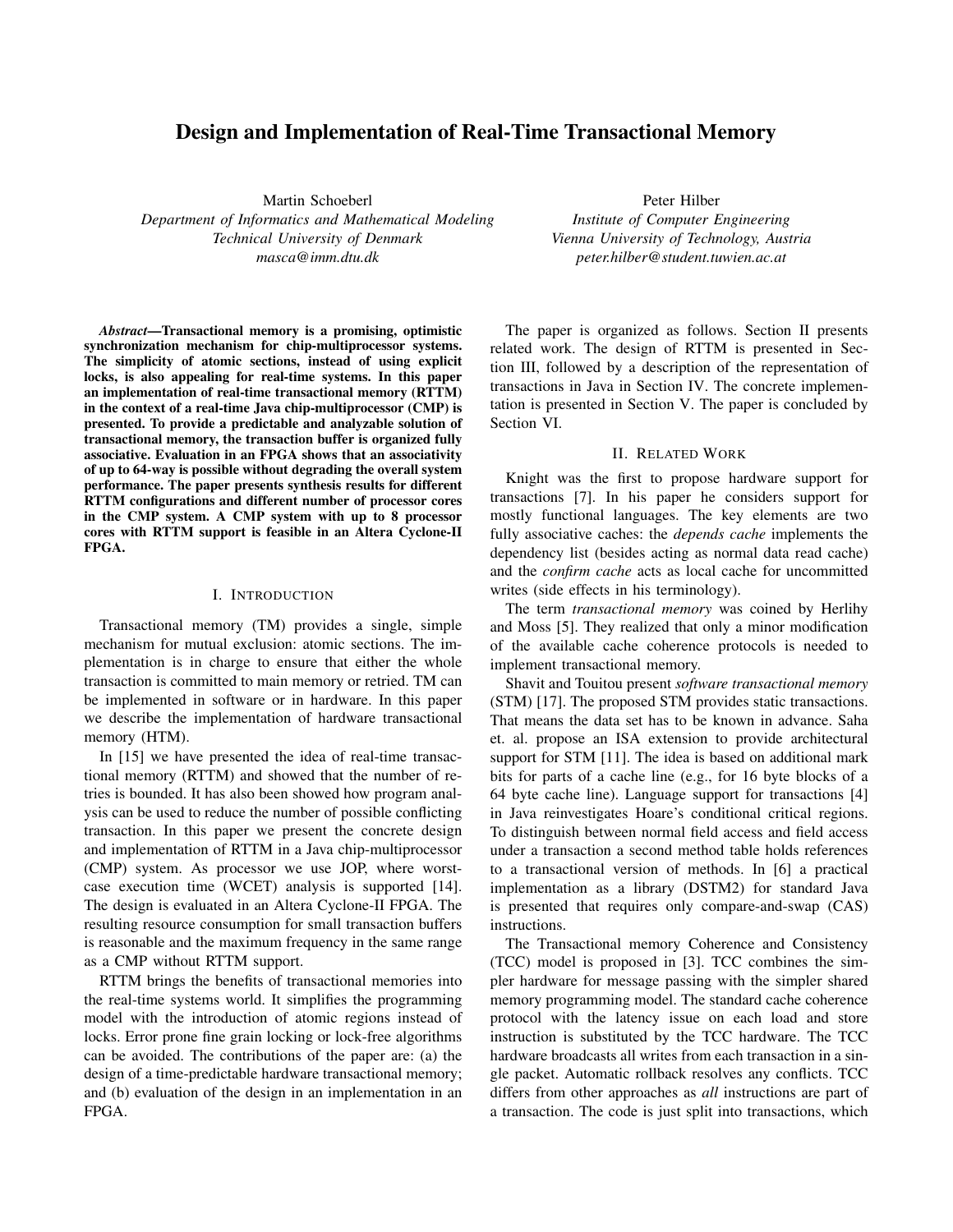can be done manually or automatically by the hardware. Language extensions for loop and fork based parallelization for TCC are presented in [2]. The paper also contains detailed simulation results of speedup and write set sizes. The speedup is reported in the range of 4.5 to 7.8 for a 8 processor CMP configuration. For most applications a write buffer of 1 KB is sufficient. We assume that applications in the real-time domain will need even less on-chip memory. Also a finer granularity of the write buffer (single words instead of 64 Byte cache lines) will reduce the needed size.

A first prototype of TCC in FPGAs [18] implements a 8 processor configuration with PowerPC cores and a custom data cache for the transaction buffer. The system consists of 4 FPGAs for the TCC (2 PowerPCs per FPGA) and one control FPGA that runs Linux. Although the PowerPC can be clocked up to 300 MHz, the TCC system is clocked with 100 MHz. The paper also reports issues with the implementation of the custom data cache in current FPGA technology. The 4-way set associative TCC cache has an access time of 13 clock cycles and clearing the cache state bits at the end of a transaction takes 257 clock cycles. An on-chip block RAM is used for the register checkpoint.

In contrast to the TCC implementation, we implemented the transaction buffer with a high associativity with single cycle access. As our transaction buffer is organized in FIFO order, the transaction buffer can be cleared within a single cycle by resetting a single pointer.

RTTM shares many ideas with TCC. We also perform late conflict detection at commit and grab the commit token early on a buffer overflow. However, the design of the transaction buffer in our approach is different: TCC uses a standard cache organization for the transaction buffer, while we optimize our design for time predictability and not for average case throughput. Furthermore, TCC uses transactions for *all* memory operations. The resulting high variability of memory access times is hard to include in the WCET analysis.<sup>1</sup> We use the TM only for short atomic code sections and perform non transactional loads and stores via a time-predictable memory arbiter [9]. The TCC design consumes about 8000 LCs per processor core (not including the processor). In our implementation the buffer for 32 words consumes moderate 1600 LCs.

Preemptible atomic regions (PAR) [8] was the first proposal of TM for real-time systems. A PAR is aborted when a higher priority task becomes ready and preempts the lower priority task – independent whether the high priority task executes an atomic region or not. The effects of a PAR are undone at the interrupt. The concept of PAR is only valid on uniprocessor systems.

# III. REAL-TIME TRANSACTIONAL MEMORY DESIGN

The mechanics of a transaction in RTTM is as follows: At transaction start the state of the processor is saved. During the transaction all memory writes – the update of the global state – go into a core local buffer. On a commit the local state is atomically written to the main memory. If a conflict between a committing transaction and another transaction occurs, the other transaction is restarted. On a restart the local memory content is discarded and the processor reset to the saved state.

The main design goals for the RTTM are: (a) simple programming model and (b) analyzable timing properties. Therefore, all design and architecture decisions are driven by their impact on the WCET. In contrast to other TM proposal RTTM does not aim for a high average case throughput, but for a time-predictable TM with a low WCET. RTTM is intended to support small atomic sections with a few read and write operations. Therefore, it is more an extension of the CAS instruction to simplify the implementation of nonblocking algorithms.

#### *A. RTTM Analysis*

For real-time systems the execution time of all operations must be bounded and the bounds need to be known for WCET analysis. In case of transactions, the number of retries needs to be bounded. In the general case, e.g., performing transactions in tight loops, the retry count of a transaction is unbounded. The common solution is to use a transaction manager and an exponential back-off, which works in practice.

For real-time systems stronger bounds on the retries are needed. In [15] we have shown that if the transactions of each thread are displaced at least the conflict resolution time  $t_r$ , the maximum number of retries is  $n-1$  for n conflicting transactions. As real-time applications are usually organized as periodic tasks, the displacement between transactions is automatically given.<sup>2</sup>

## *B. Transaction Context*

A transaction needs to be restartable with exactly the same context as initially started. The context of a RISC processor is the program counter and all registers that need to be saved and restored on a retry. Local variables and method arguments, which are mapped to memory locations on the thread's stack, can be treated as normal memory locations. They are part of the transaction.

However, in Java method arguments and locals are guaranteed thread local. Therefore, they can be excluded from the transaction. In that case, they become part of the processor context that needs to be saved on transaction start and restored on transaction abort. In Java a method has no access

<sup>&</sup>lt;sup>1</sup>The bounds become impractical high: for  $n$  processors the WCET of a single load or store is  $n - 1$  times the longest commit time.

 $2$ If tasks that contain more than one transaction per period, the retry count can still be bounded. For details see [15].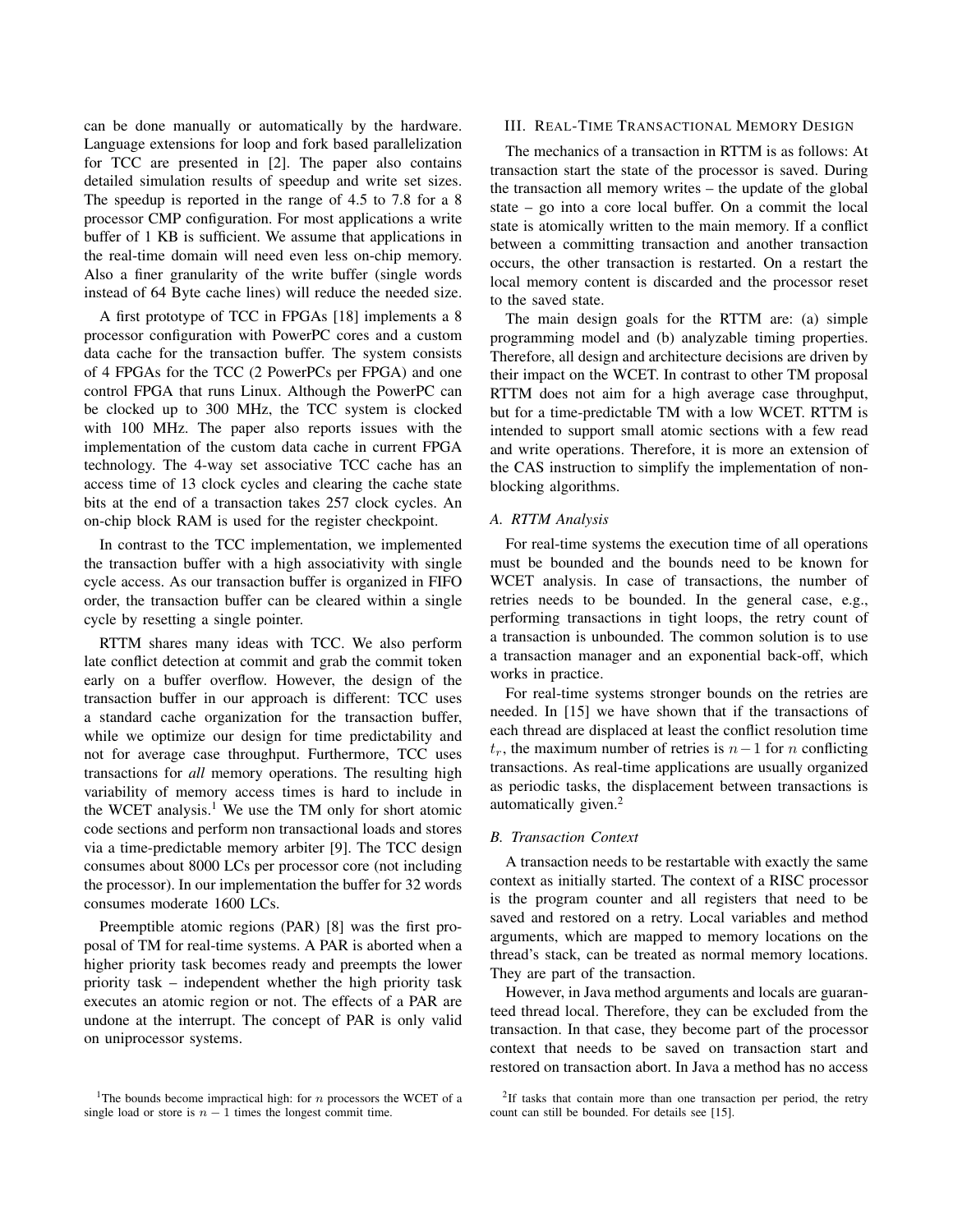to stack allocated data from an outer method. Therefore, this additional context is usually minimal. A simple solution is to add additional local variables to a method and copy the arguments and locals that are visible at transaction start into the additional locals.

# *C. Transaction Buffer*

During a transaction all memory writes go into the core local transaction buffer. Read addresses are marked in a read set – a simplification that uses only tag memories for the read set. Read data can also be cached, but caching is not essential for the correct operation of the RTTM.

Common proposals of hardware transactional memory reuse the core local cache for the transaction buffer. The conflict is detected at cache line granularity. This can result in false positives for conflicts. In the general case the false positives will just degrade the performance. However, for a time-predictable design we have to avoid false conflicts. Therefore, the transaction buffer of RTTM has a granularity of single memory words.

Another issue with standard caches is that two words in memory can map to the same cache line. In that case a backup solution, e.g., early commit, has to be performed. However, the addresses of data in the heap are only known at runtime. Therefore, it is practically impossible to predict such a cache line conflict. In the RTTM design this conflict is avoided by a fully associative buffer. If a transaction accesses less words than the associativity of the buffer, the transaction will not overflow the buffer. Fully associative buffers are expensive and therefore small (e.g., 32 or 64 words). Realtime programs shall be written with this limitation in mind. RTTM can serve as a multi-word CAS to simplify nonblocking algorithms.

#### *D. Transaction Commit*

On a commit the content of the transaction buffer is written to the shared memory. During the write burst of the commit all other cores listen to the write addresses and compare those with their own read set. If one of the write addresses matches a read address the transaction is aborted. The atomicity of the commit itself is enforced by a single global lock – the commit token.

If the transaction buffer or the tag memory for the read set overflows, the backup solution is to grab the commit token and finish the transaction while holding the token. If several transactions overflow this mechanism effectively serializes the overflowing transactions – independent if they would conflict or not. The same mechanism can be used to protect I/O operations, which usually cannot be rolled back. On an I/O operation within a transaction the core also grabs the commit token.

## *E. Conflict Detection*

Conflict detection can be performed early, when the first conflict really happens, or late on commit. From the analysis

```
void foo( int a, int b) {
```

```
int a = a; // save arguments
       int b = b;
       while (true) \{try {
                      RTTM.start();
                      // atomic section
                      RTTM.end();
              } catch (RttmAbort e) {
                      a = a;
                      b = b;
                      continue;
               }
              break;
       }
}
```
Figure 1. Code transformation of an atomic method. Method arguments are saved in additional local variables.

point of view both approaches lead to the same WCET. Early conflict detection is an average-case optimization.

Early conflict detection is very expensive in hardware as the buffer local write traffic has to be observed by all other cores. That means that each core has to listen to the other  $n-1$  cores. This is the same effort that is needed for a cache coherence protocol. Therefore we propose to use late conflict detection during the commit phase. When one transaction commits its write buffer to the shared memory, all other transaction units just need to listen to the write burst of a single core.

#### *F. Conflict Communication*

When a conflict is detected, the corresponding thread can be notified to abort the transaction early or late. Early notification can be represented by a thrown exception. Late notification just marks the transaction for an abort and the abort can be communicated at the end of the transaction. Again from a real-time perspective the worst-case behavior is the same.

The RTTM module communicates a conflict via an exception signal to the pipeline. The mechanism is already in place for exceptions such a null pointer access or division by zero. This hardware exception is translated by the JVM to a standard Java exception, which can be handeled by normal Java try/catch blocks.

## IV. ATOMIC SECTIONS IN JAVA

Transactions are marked atomic by the Java annotation @atomic. As annotations are not possible for arbitrary code blocks, the granularity of a transaction is a method. This method invocation introduces some overhead, but also reduces the context that needs to be saved at transaction start. Only the arguments need to be saved, no local variables, and no possible operands on the JVM stack.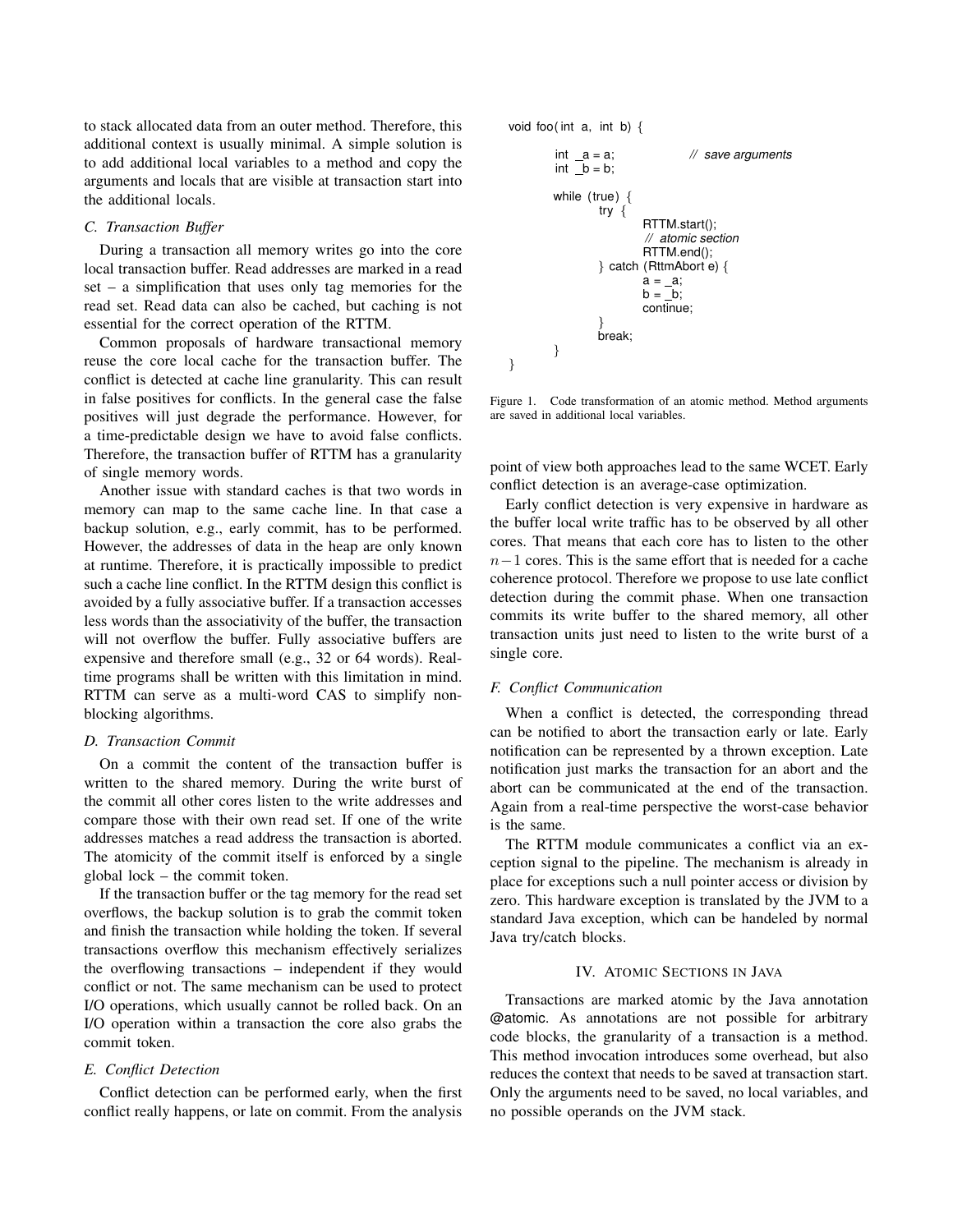

Figure 2. Overview of the CMP system with RTTM

A Java program containing atomic sections is compiled with a standard Java compiler. The transformation of the method is performed by manipulation of the bytecode. We have implemented the transformation within the JOP application builder JOPizer, which itself is based on the bytecode engineering library BCEL [1].

Figure 1 shows a simplified version of the transformed code in standard Java notation. First the method arguments are saved into additional local variables for an eventual restore on a transaction retry. The retry loop is the while loop. The transaction is started with RTTM.start() and the commit is tried with RTTM.end(). If the transaction is aborted, either within the code of the atomic section or the RTTM.end() method, a RttmAbort exception is thrown. The exception is caught, the arguments are restored, and the transaction is restarted.

Details on handling of other runtime exceptions are omitted from the figure. It has to be noted that a transaction can see inconsistent data before it will be aborted. In that case, other runtime exceptions (e.g., NullPointerException) can be thrown, which is also handled by the generated code.

# V. IMPLEMENTATION

We have implemented RTTM in the context of the Java processor JOP [12], [14] in an Altera Cyclone EP2C70 on the Altera DE2-70 evaluation board. The main limiting factor is the tag memory for the transaction read and write set. As write locations are often also in the read set, we use a unified tag memory. The tag memory is extended with a read and a write bit. On a commit only the entries where the write bit is set are written back to the memory. The read bit is needed for conflict detection when a transaction on a different core commits.

Besides the core individual transaction buffer, a transaction manager handles the arbitration for the commit token. The interface of the cores to the transaction manager is via a memory mapped device, which is connected with JOP's system bus SimpCon [13].



Figure 3. States of the RTTM module

Figure 2 shows a CMP system with the core local write buffers and the read tags. The shared memory includes the memory access arbiter. The commit token arbitration is also centralized.

#### *A. A Java Chip-Multiprocessor*

The RTTM is integrated in a CMP version of the Java processor JOP. JOP is an implementation of the Java virtual machine in hardware. The unique feature of JOP is its timepredictable execution of Java bytecodes. Therefore, it is an easy target for worst-case execution time analysis [16].

Pitter has designed a CMP version of JOP [10]. To keep this CMP system time-predictable, the access to the shared main memory is controlled by a TDMA based arbiter. The static schedule of the TDMA arbiter has been integrated into the low-level timing model of JOP in the WCET analysis tool WCA [16]. Therefore, WCET analysis is even possible for a JOP based CMP system.

# *B. RTTM Module Logic*

The possible states of the RTTM module are shown in Figure 3. When no transaction is active, in state BYPASS, all memory accesses bypass the RTTM module. A transaction can be aborted from three different states: during normal transaction processing (TRANSACTION); when waiting for the commit token (WAIT\_TOKEN); or when waiting on the commit token on a buffer overview (EARLY WAIT TOKEN).

#### *C. Transaction Buffer*

For the transaction buffer a simplified FIFO replacement strategy is feasible. Just a single fill counter decides on the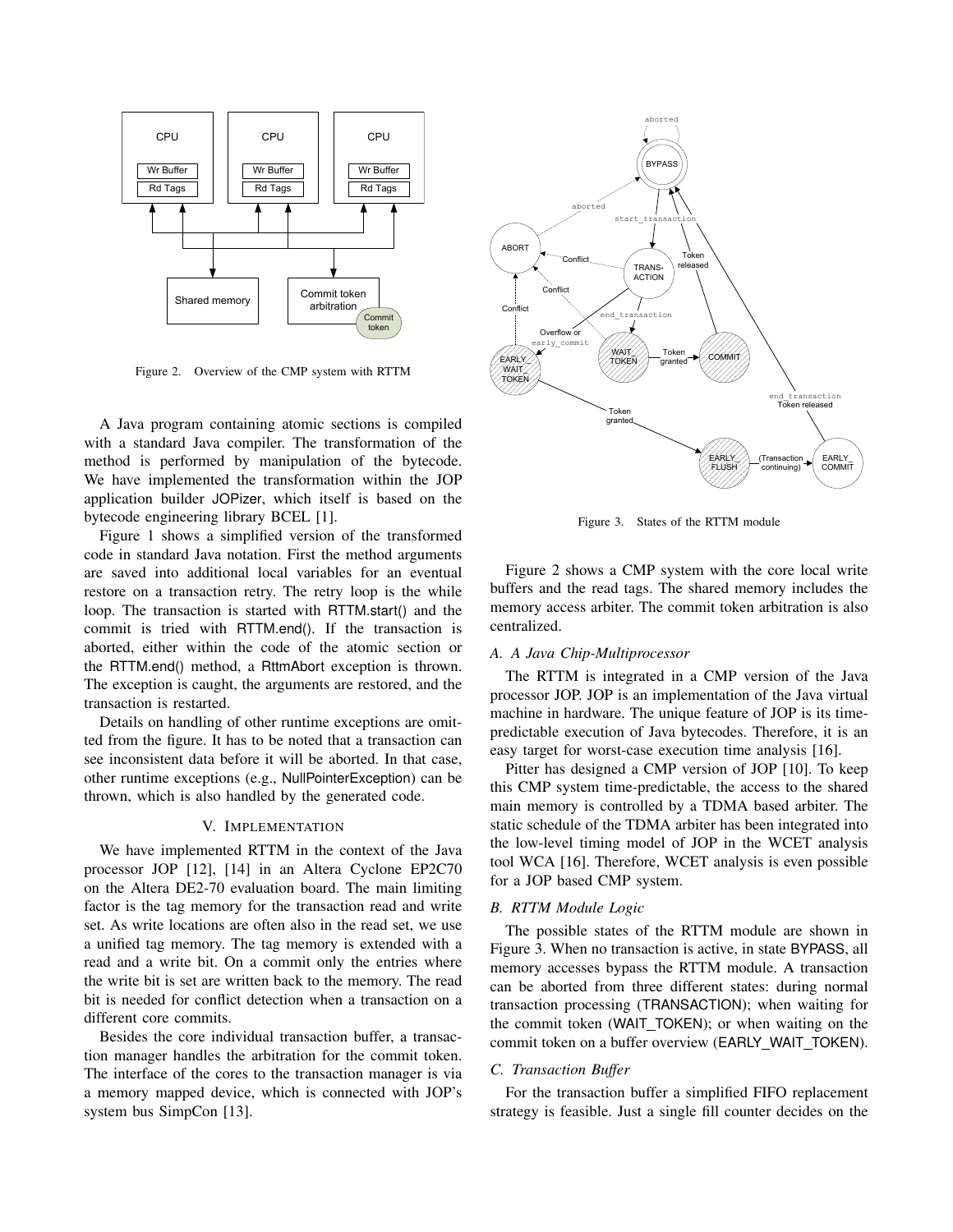```
−− a plain priority encoder
\vert \langle = \vert \text{others} \vert = \rangle '0');
for i in 0 to lines−1 loop
          if h(i)=1' then
                   \vert \vert \vert = to unsigned(i, way bits);
                     exit ;
          end if ;
end loop;
−− encoder without priority
| \langle = | \text{others} = \rangle \langle 0 \rangle;
for i in 0 to way bits−1 loop
          for j in 0 to lines−1 loop
                    n := to_unsigned(j, way_bits);
                    if n(i) = '1' and n(j) = '1' then
                              1(i) < = '1';end if ;
          end loop;
end loop;
```
Figure 4. VHDL code for a standard priority based encoder and an optimized version without priority.

next element that will be used. After a successful commit or on an abort, the transaction buffer is invalidated by resetting the fill counter. If the fill counter reaches the maximum value, the overflow mechanism with the early commit is triggered.

The critical part of the tag memory is the hit detection. All tag memories have to be compared with the address and the correct line be chosen on a hit. It is easy to unintended code a priority encoder for the line index generation. This priority selection generates additional logic in the critical path. Carefully written VHDL code implements a simpler encoder.

Figure 4 shows the VHDL code for a priority encoder and an encoder without priorities. Signal h(i) is 1 if the tag memory for line i matches the address. At any time only one or none of the hit signals is 1. Signal l gives the line index on a hit. If there is no hit, the line index is simply ignored.

## *D. Memory Access Types*

Not all memory accesses need to be written to the transaction buffer or recorded in the read set. As the stack and local variables are thread local in Java, those memory accesses are not considered part of a transaction. Furthermore, access to constant data, such as instruction loads and loads from the Java constant pool, are also excluded from the read set. Only access to object fields and static data forms the global state and is considered part of the transaction. This reduction helps to keep the buffer demand lower than with traditional cache based HTMs.

# *E. Results*

To evaluate the resource requirements of RTTM and the influence of the tag memory on the operation frequency we have synthesized several versions of the JOP CMP system. The target FPGA is the Altera Cyclone-II FPGA

| $# \; \text{cores}$ | Total (LC) | RTTM (LC) | Memory  | Fmax      |
|---------------------|------------|-----------|---------|-----------|
|                     | 3383       |           | 8.1 KB  | 107.3 MHz |
| 2                   | 10011      | 3199      | 16.7 KB | 102.7 MHz |
| 4                   | 19877      | 6390      | 33.3 KB | 103.7 MHz |
| 8                   | 39610      | 12806     | 66.7 KB | 94.9 MHz  |

Table I IMPLEMENTATION RESULTS FOR A CMP SYSTEM WITH 32 WORD TRANSACTION BUFFERS

| # ways | Total (LC) | RTTM (LC) | Memory  | Fmax      |
|--------|------------|-----------|---------|-----------|
| 16     | 18201      | 4727      | 32.9 KB | 102.8 MHz |
| 32     | 19877      | 6390      | 33.3 KB | 103.7 MHz |
| 64     | 23118      | 9669      | 34.2 KB | 100.4 MHz |
| 128    | 29534      | 16086     | 35.8 KB | 92.8 MHz  |
| 256    | 42421      | 28940     | 39.1 KB | 84.3 MHz  |
| 512    | 66283      | 53108     | 45.8 KB | 75.3 MHz  |

Table II IMPLEMENTATION RESULTS FOR A 4 CORE SYSTEM WITH FULLY ASSOCIATIVE TRANSACTION BUFFERS OF DIFFERENT SIZES

EP2C70-6. The design was constrained with a maximum clock frequency of 100 MHz.

Table I shows variations in the number of processor cores with a transaction buffer of 32 words. The first column gives the number of cores, the second the resource of the whole CMP system including the RTTM modules. The third column shows the resource consumption of the RTTM modules (included in the second column). Column 4 shows the on-chip memory consumption and the last column gives the maximum operation frequency. A single core version of JOP without RTTM serves as reference design.

JOP with some hardware support for object-oriented operations consumes 3400 logic cells (LC). Support of a 32 word transaction buffer for a dual core CMP version consumes almost as many LC as a single processor core. As the tag memory is fully associative, it is implemented in discrete registers. For 4 and 8 cores the size increases roughly linear. The RTTM with 32 words has no influence on the maximum operation frequency. The critical path is in the memory arbiter and depends on the number of cores.

Table II presents resource consumption and maximum frequency for a 4 core CMP with variations of the buffer size. The resource consumption of the RTTM buffer increases less than linear, because part of the design has only logarithmic complexity. Starting at a buffer size of 128 words the RTTM dominates the resource consumption of the whole CMP system. From that point on the RTTM also limits the maximum operation frequency. However, it is surprising that a 512 way associativity can be implemented at 75 MHz within the Cyclone-II FPGA. If this high associativity is needed the hit detection can be pipelined, resulting in an additional cycle per memory access.

In summary, our implementation shows that RTTM is fea-